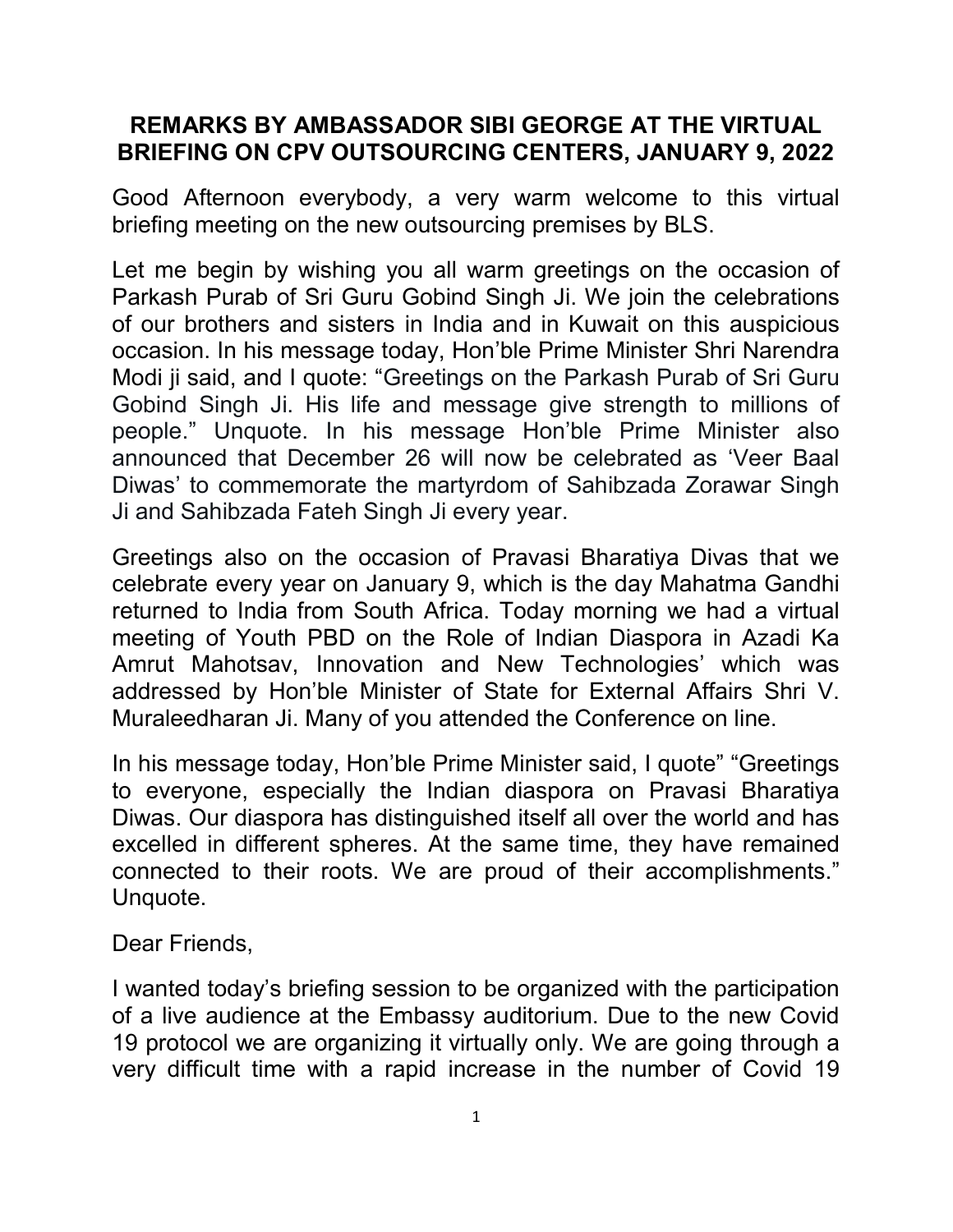cases. We have seen that in recent weeks there is a spike in cases. We have a few cases in the Embassy today, as a precaution we are closing the attestation services for tomorrow.

Starting January 11, we will have attestation services from the new outsourcing centers of I reiterate all to adhere to and abide by the regulations and procedures announced by the Government of the State of Kuwait to combat and limit the spread of the virus. I urge all Indians who have not taken their vaccines to immediate take vaccines and also booster shots early.

I request the ones who have any contact with any covid-19 positive patient and/or showing any symptoms to immediately visit the nearest health facility for appropriate medical consultation/check-up without any hesitation or delay. The Embassy is ready to provide any assistance including meeting the medical expenses for all emergency medical cases on a means tested basis.

We have also circulated a list of over fifty Indian doctors of Indian Doctors Forum who have volunteered to extend free tele-consultations to those in need. I thank IDF and our doctors for their service. Please note that our Indian Community Support Group (ICSG) and our many associations are ready to extend all support. Any issues, please bring it to our attention immediately. Together we will face this challenge.

I urge groups and associations to avoid all social gatherings. We will shift to virtual mode and avoid physical gathering in organizing various events such as our Republic Day celebrations on January 26 and also National Youth Day on January 12.

Dear Friends,

Today's online session is to brief you on the new outsourcing centers managed by BLS. We are moving to new premises at Sharq, Jaleeb Abassia and Fahaheel. Starting on 8 AM on January 11, we will operate from new premises. I will visit Sharq at 12 noon tomorrow followed by Jaleeb Abassiah and Fahaheel. We will regularly visit the place, we will also have our embassy officers present at the premises